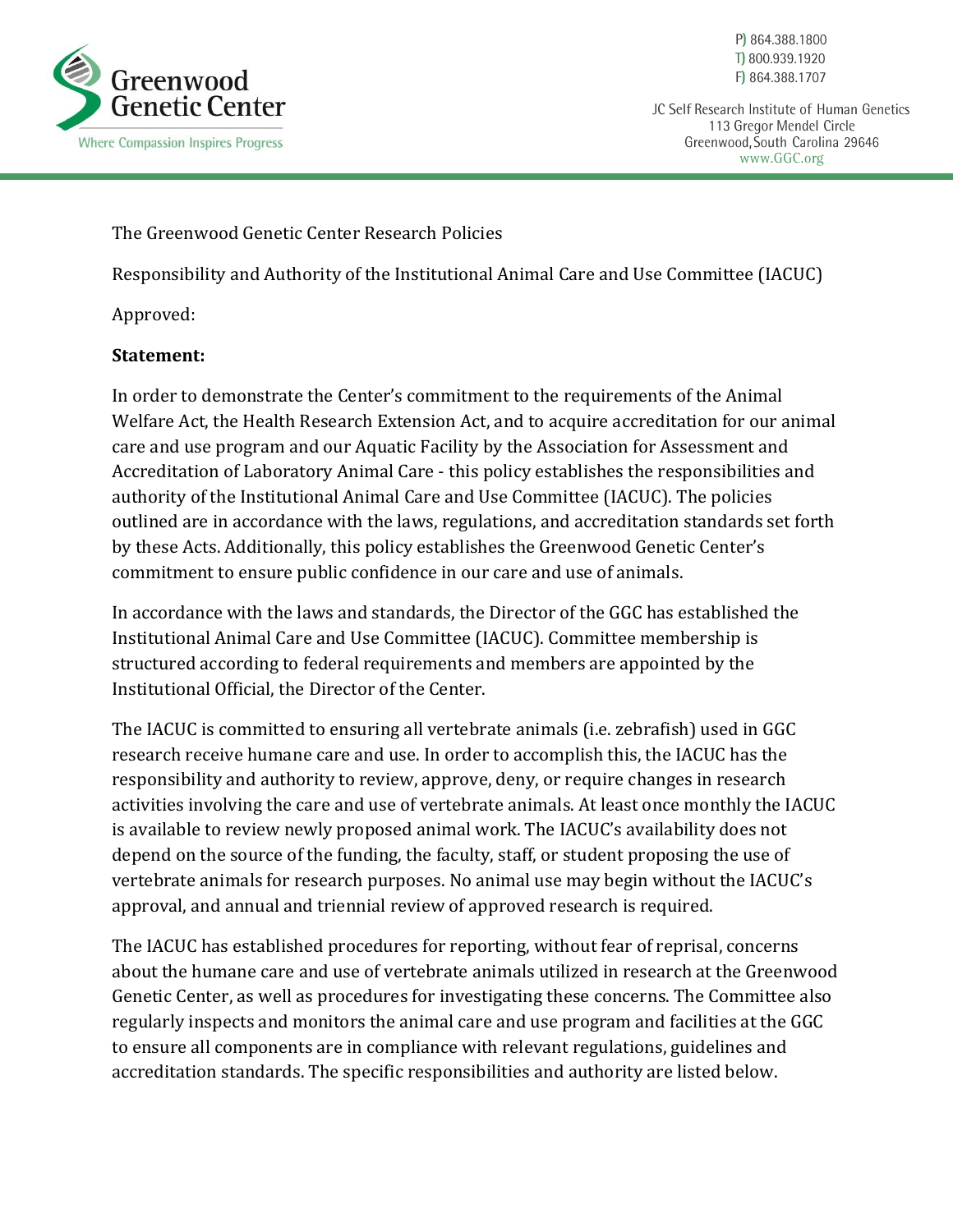## **Policy:**

In accordance with federal requirements, the Greenwood Genetic Center has established an IACUC with the responsibility and authority to perform the following mandates:

- 1. Review, at least once every 6 months, the GGC's program for animal care and use. This review is based on the Animal Welfare Act Regulations (AWAR), PHS Policy, the ILAR Guide, and the Guidance on the Husbandry and Care of Zebrafish. The program reviews include, but are not limited to, the following:
	- 1) IACUC membership and function
	- 2) IACUC Records and Reporting Requirements
	- 3) Veterinary Care
	- 4) Personnel Qualifications and Training
	- 5) Occupational Health and Safety
- 2. Inspect, at least every 6 months, the zebrafish Aquatic facility, as well as any additional areas where live zebrafish are utilized. Inspections will use the AWARs, PHS Policies, the ILAP Guide, and The Guidance as a basis for evaluation. The IACUC uses the PHS checklist during inspections. The facility inspections include, but are not limited to, inspection of the following:
	- 1) Animal Housing Areas
	- 2) Feed and Tank Storage Areas
	- 3) Animal Procedure Areas
	- 4) Other Animal Care and Use Support Areas
- 3. Submit to the IO reports of the above evaluations which distinguish significant from minor deficiencies and contain a plan and schedule for correcting each deficiency. In addition, the reports are to describe any changes or departures from the ILAR Guide, The Guidance, and the PHS Policy, and must also contain the minority views discussed. All reports must be signed by the majority of the IACUC.
- 4. Review animal-use protocols, approve, require modifications in or withhold approval of those components of proposed activities related to the care and use of animals.